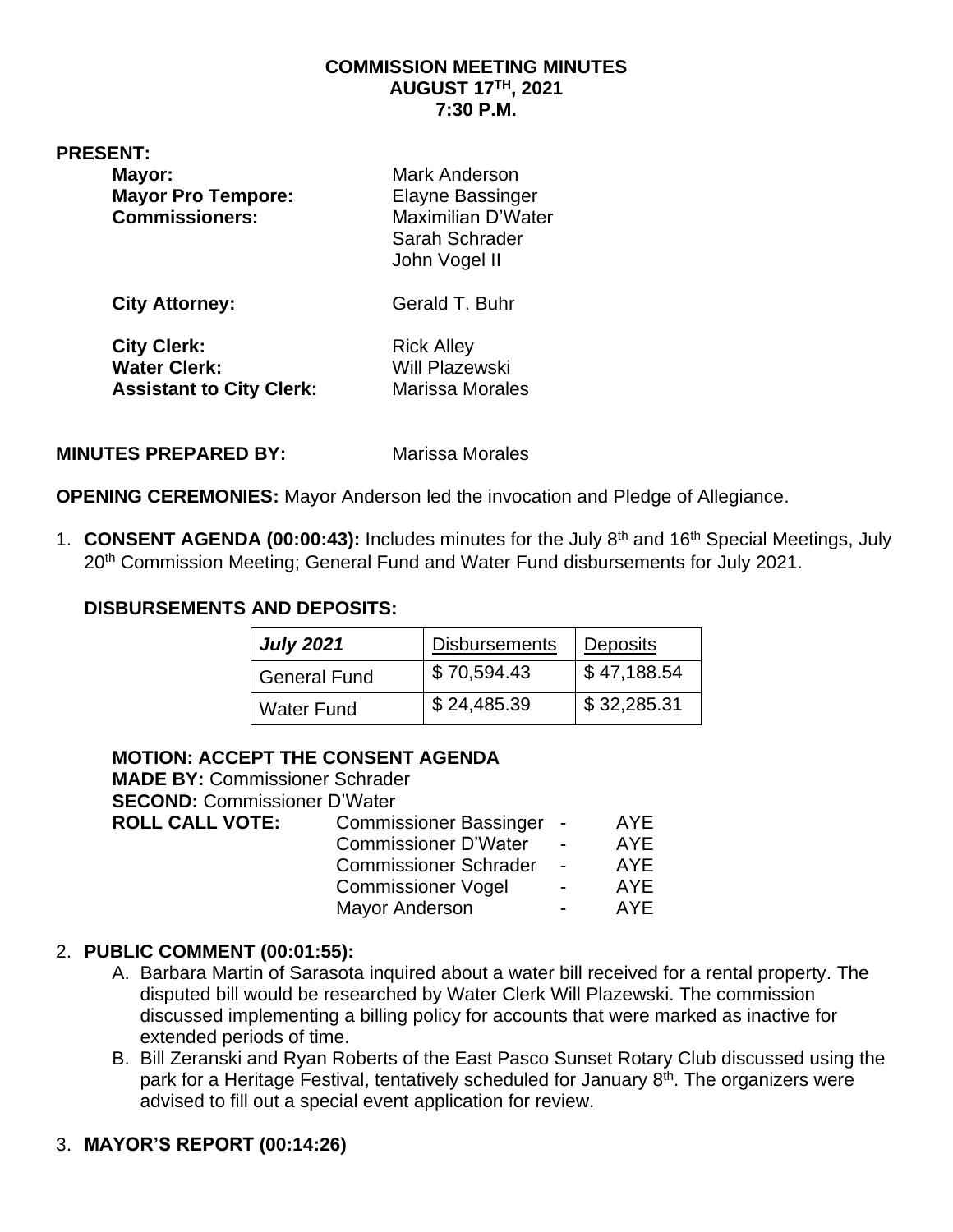- A. 5 candidates for the City Clerk position were contacted to schedule interviews. Interviews would be conducted at a special meeting held on August 23<sup>rd</sup> at 6:00 PM.
- B. City Hall was temporarily closed due to positive cases of COVID-19 reported by several staff members.
- C. The agreement to receive funding from the American Rescue Plan Act was received and under review by Mayor Anderson and Attorney Buhr. \$738,759 of funds were anticipated to be received under the program.

**MOTION: ALLOW MAYOR ANDERSON TO SIGN ARPA AGREEMENT AFTER REVIEW MADE BY:** Commissioner Schrader **SECOND:** Commissioner Bassinger **ROLL CALL VOTE:** Commissioner Bassinger - AYE Commissioner Schrader - AYE Commissioner D'Water - AYE Commissioner Vogel - AYE<br>Mayor Anderson - AYE Mayor Anderson **- AYE** 

D. Attorney Buhr's hourly rate would increase to \$200 on October 1<sup>st</sup>, with the minimum monthly billing amount to remain the same.

#### **MOTION: APPROVE RATE INCREASE TO \$200 AN HOUR**

**MADE BY:** Commissioner Vogel **SECOND:** Commissioner Schrader

| <b>ROLL CALL VOTE:</b> | Commissioner Bassinger -     |                          | AYE. |
|------------------------|------------------------------|--------------------------|------|
|                        | <b>Commissioner Schrader</b> | $\sim$                   | AYE. |
|                        | <b>Commissioner D'Water</b>  | $\sim$                   | AYF  |
|                        | <b>Commissioner Vogel</b>    | $\overline{\phantom{0}}$ | AYF. |
|                        | <b>Mayor Anderson</b>        | $\overline{\phantom{0}}$ | AYF. |
|                        |                              |                          |      |

## 4. **ATTORNEY'S REPORT (00:29:00):**

A. **ORDINANCE 11-2021**

**AN ORDINANCE OF THE CITY OF SAN ANTONIO, FLORIDA, AMENDING THE SAN ANTONIO COMPREHENSIVE PLAN, ADDING A PROPERTY RIGHTS ELEMENT TO ENSURE THAT PRIVATE PROPERTY RIGHTS ARE CONSIDERED IN LOCAL DECISION MAKING CONSISTENT WITH FLORIDA STATUTES 163.3177(6); PROVIDING FOR TRANSMISSION TO THE FLORIDA DEPARTMENT OF ECONOMIC OPPORTUNITY FOR REVIEW AND COMPLIANCE; PROVIDING FOR SEVERABILITY; PROVIDING FOR CONFLICT; AND PROVIDING FOR AN EFFECTIVE DATE.**

# **MOTION: APPROVE FIRST READING OF ORDINANCE 11-2021**

**MADE BY:** Commissioner Vogel **SECOND:** Commissioner D'Water

| <b>ROLL CALL VOTE:</b> | Commissioner Bassinger -     |                | AYE. |
|------------------------|------------------------------|----------------|------|
|                        | <b>Commissioner Vogel</b>    | $\blacksquare$ | AYE. |
|                        | <b>Commissioner D'Water</b>  | $\overline{a}$ | AYF. |
|                        | <b>Commissioner Schrader</b> | $\sim$         | AYE. |
|                        | <b>Mayor Anderson</b>        | $\sim$         | AYF. |
|                        |                              |                |      |

#### 5. **COMMISSIONER REPORTS**

- A. **BUILDING AND ZONING – COMMISSIONER VOGEL (00:31:16):**
	- 1. Building permit activity for July was tallied at \$117,950.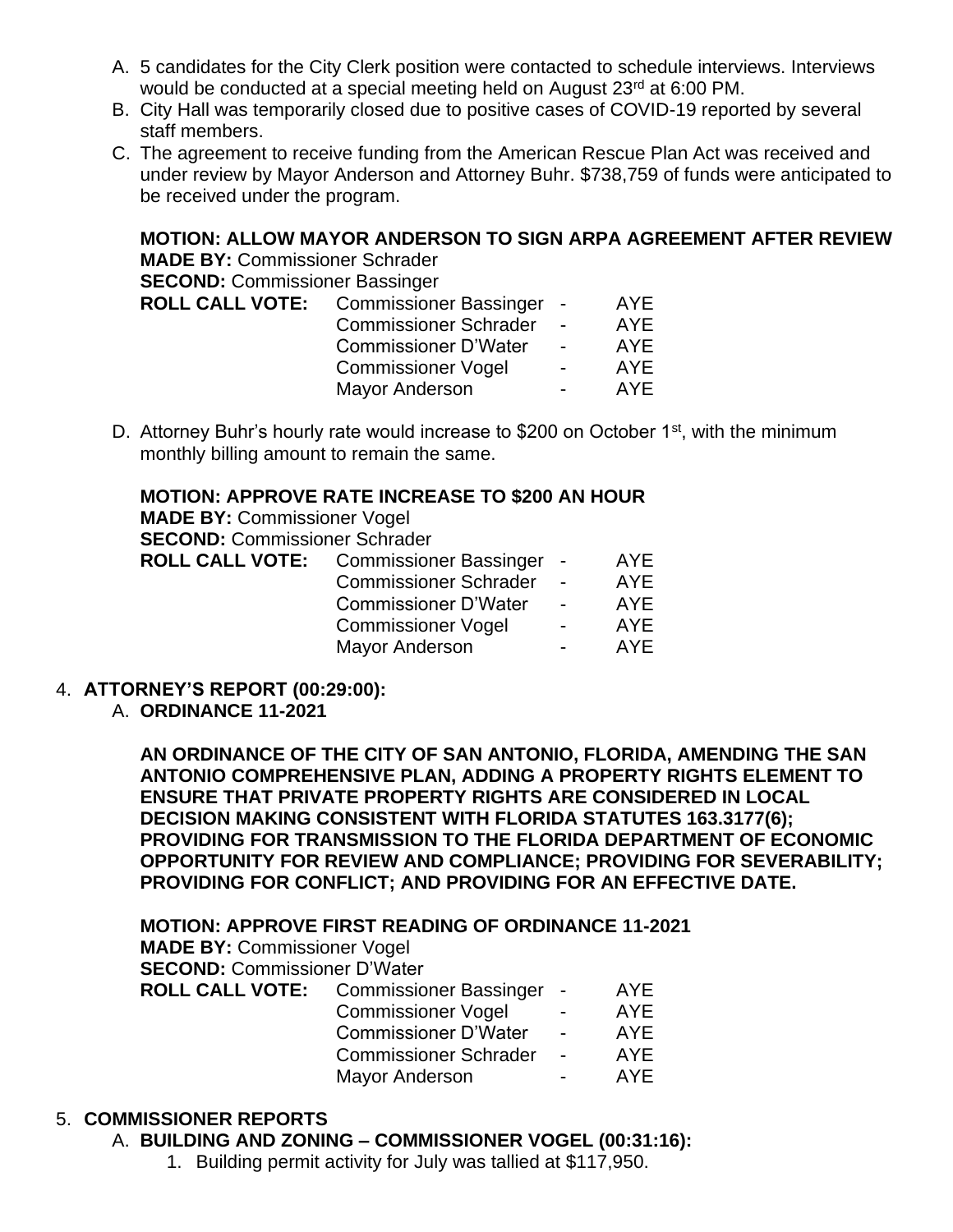2. The commission discussed holding a workshop to review potential areas for growth in and around the City. Revisiting the City's vision statement was also recommended.

## B. **PARKS AND RECREATION – COMMISSIONER BASSINGER (00:38:27):**

1. Staff researched options for a bench and fountain at the dog park in Rosewood, along with a new swing set at the lake park.

## **MOTION: APPROVE UP TO \$10,000 FOR PURCHASE**

**MADE BY:** Commissioner Bassinger **SECOND:** Commissioner Schrader **ROLL CALL VOTE:** Commissioner Bassinger - AYE

| Ξt | <b>Commissioner Bassinger</b> |                          | AYE.       |
|----|-------------------------------|--------------------------|------------|
|    | <b>Commissioner Vogel</b>     | $\overline{\phantom{0}}$ | <b>AYE</b> |
|    | <b>Commissioner D'Water</b>   | $\overline{\phantom{0}}$ | AYE        |
|    | <b>Commissioner Schrader</b>  | $\overline{\phantom{0}}$ | AYE        |
|    | <b>Mayor Anderson</b>         |                          | AYE.       |
|    |                               |                          |            |

2. Repairs to the existing basketball hoops and posts, or full replacements, were discussed, due to previous repairs made to the backboards.

#### C. **STREETS – COMMISSIONER SCHRADER (00:44:49):**

1. The Pompanic Street Improvement bid packet was pending review and feedback from Pasco County.

#### D. **WATERWORKS – COMMISSIONER D'WATER (00:46:06):**

1. **ORDINANCE 10-2021**

**AN ORDINANCE OF THE CITY OF SAN ANTONIO, FLORIDA, PROVIDING FOR AMENDMENT OF SECTION 80-45 "CAPACITY FEE AMOUNT AND METER SIZING" TO INCREASE THE CAPACITY FEES; PROVIDING FOR INTENT; PROVIDING FOR SEVERABILITY; PROVIDING FOR INCLUSION IN THE CODE; AND PROVIDING FOR AN EFFECTIVE DATE.**

a. Mayor Anderson opened the public hearing. No comments from the commission or public were received. The public hearing was closed.

#### **MOTION: ADOPT ORDINANCE 10-2021**

**MADE BY:** Commissioner D'Water **SECOND:** Commissioner Bassinger **ROLL CALL VOTE:** Commissioner Bassinger - AYE Commissioner Vogel

| Commissioner voger           |                          | AYE            |
|------------------------------|--------------------------|----------------|
| Commissioner D'Water         | $\overline{\phantom{0}}$ | AYE            |
| Mayor Anderson               |                          | <b>AYE</b>     |
| <b>Commissioner Schrader</b> | $\blacksquare$           | <b>ABSTAIN</b> |

- 2. The Public Supply Annual Report (PSAR) was completed, with the City's annual water loss reduced to 6.53%. Attorney Buhr advised that the City may qualify for a longer permit for SWFWMD due to consistently low water loss rates.
- 3. The Annual Drinking Water Quality Report was submitted to the health department and made available for public access. No harmful contaminants were found in the water samples.